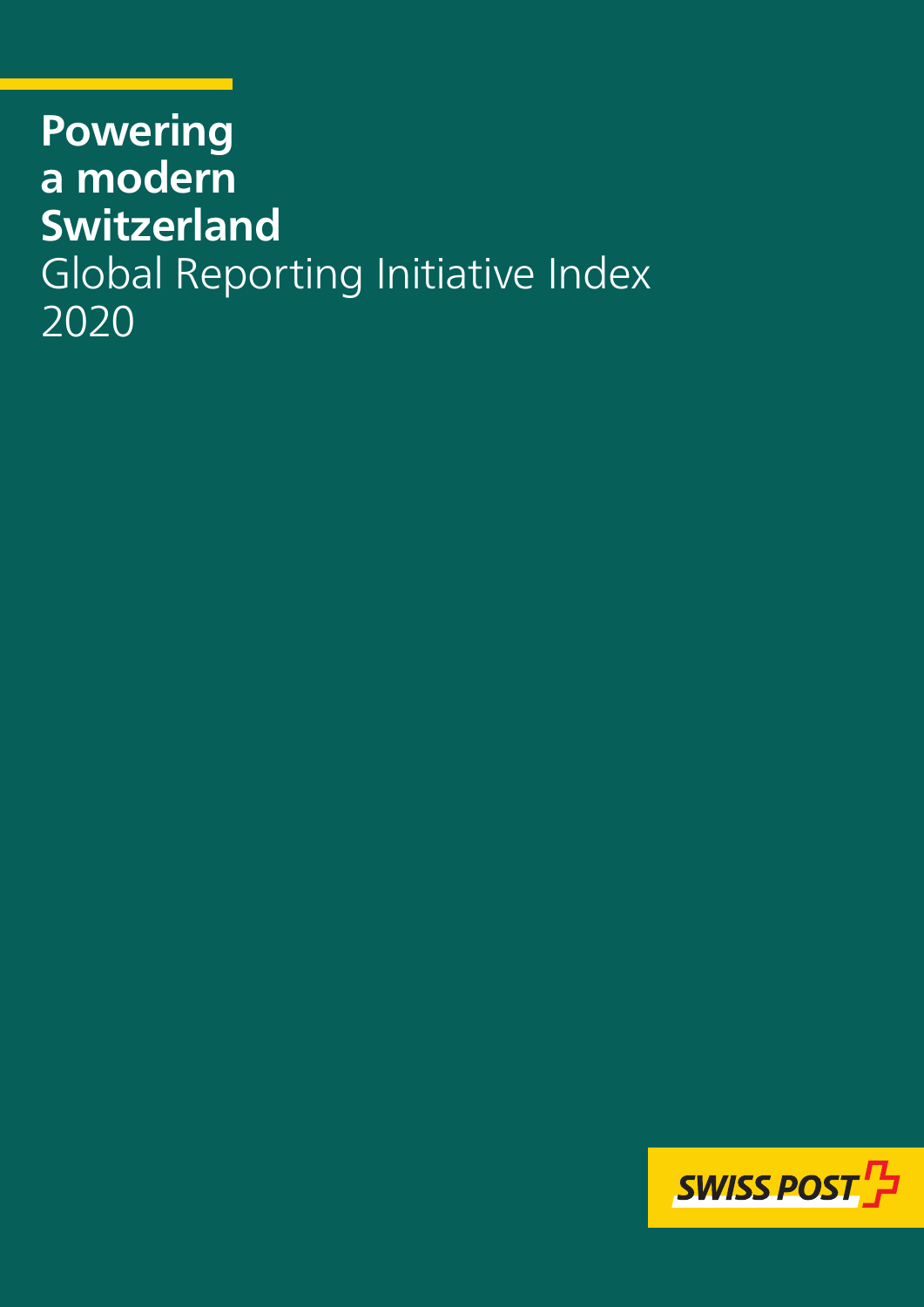### **About the Global Reporting Initiative Index**

**Document structure**

The Swiss Post annual reporting documents for 2020 consist of:

- Swiss Post Business Report:
	- Annual Report
	- Financial Report (management report, corporate governance, annual financial statements for the Group, Swiss Post Ltd and PostFinance Ltd)
- PostFinance Ltd Annual Report
- Business Report key figures
- Global Reporting Initiative Index

These documents are available in electronic format in the online version of the Business Report at www.swisspost.ch/annualreport.

The Swiss Post Annual Report and the PostFinance Ltd Annual Report are also available in printed form.

**Languages**

This report is available in English, German, French and Italian. The German version is authoritative.

### **Ordering**

The print version of the Swiss Post Business Report can be ordered at [www.swisspost.ch/order](http://www.post.ch/bestellung-geschaeftsbericht)[annualreport](http://www.post.ch/bestellung-geschaeftsbericht). Swiss Post employees may order copies through the usual channels.

#### **Forward-looking statements**

This report contains forward-looking statements. They are based on current management estimates and projections, and on the information currently available to management. Forward-looking statements are not intended as guarantees of future performance and results, which remain dependent on many different factors; they are subject to a variety of risks and uncertainties, and are based on assumptions that may not prove accurate.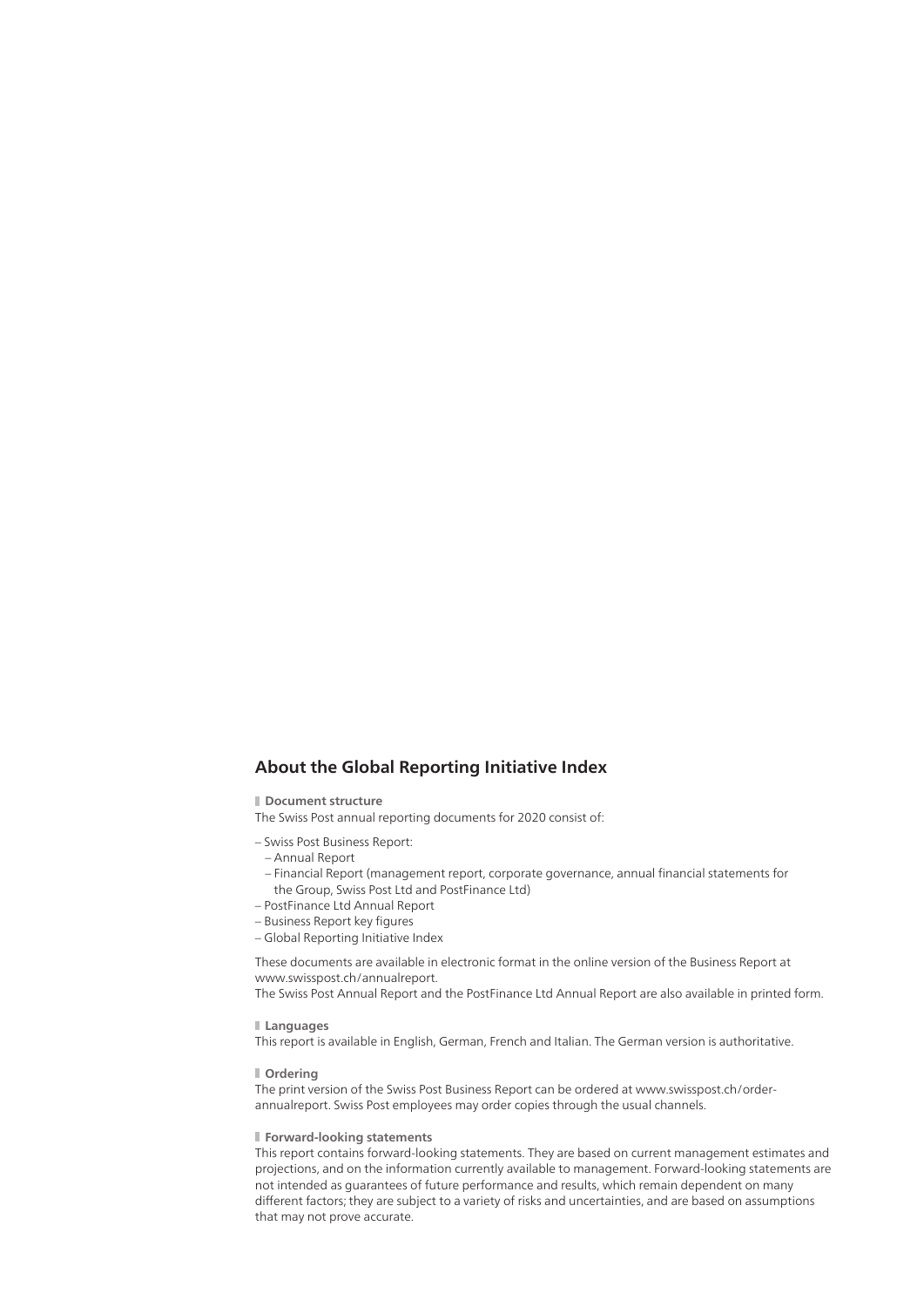# **Global Reporting Initiative Index**

Swiss Post documents its sustainability performance based on GRI Standards. Sustainability means ensuring an appropriate balance between economic success, environmental action and social responsibility. The Global Reporting Initiative (GRI) sets out internationally recognized standards for sustainability reporting, helping to foster transparency and comparability.

| <b>GRI</b> indicator                                                       | References                                                                                                                                                                                                                                                                  | Comments and additions                                                                                                                                                                                                                                                                                                                                    | SDG                   | <b>UNGC</b> |
|----------------------------------------------------------------------------|-----------------------------------------------------------------------------------------------------------------------------------------------------------------------------------------------------------------------------------------------------------------------------|-----------------------------------------------------------------------------------------------------------------------------------------------------------------------------------------------------------------------------------------------------------------------------------------------------------------------------------------------------------|-----------------------|-------------|
| <b>Universal standards</b>                                                 |                                                                                                                                                                                                                                                                             |                                                                                                                                                                                                                                                                                                                                                           |                       |             |
| <b>102 General Disclosures</b>                                             |                                                                                                                                                                                                                                                                             |                                                                                                                                                                                                                                                                                                                                                           |                       |             |
| <b>Organizational profile</b>                                              |                                                                                                                                                                                                                                                                             |                                                                                                                                                                                                                                                                                                                                                           |                       |             |
| 102-1: Name of the organization                                            |                                                                                                                                                                                                                                                                             |                                                                                                                                                                                                                                                                                                                                                           |                       |             |
| 102-2: Activities, brands,<br>products, and services                       | - Financial Report 2020, "Business<br>activities", pages 6-11<br>- Financial Report 2020, "Brands",<br>page 11                                                                                                                                                              |                                                                                                                                                                                                                                                                                                                                                           |                       |             |
| 102-3: Location of headquarters                                            | Swiss Post Ltd<br>Wankdorfallee 4, 3030 Bern,<br>Switzerland                                                                                                                                                                                                                |                                                                                                                                                                                                                                                                                                                                                           |                       |             |
| 102-4: Location of operations                                              | Financial Report 2020, "Geographi-<br>cal segmentation", pages 7-10                                                                                                                                                                                                         |                                                                                                                                                                                                                                                                                                                                                           |                       |             |
| 102-5: Ownership and legal form                                            | Financial Report 2020, "Group<br>structure and shareholders",<br>page 68                                                                                                                                                                                                    |                                                                                                                                                                                                                                                                                                                                                           |                       |             |
| 102-6: Markets served                                                      | - Financial Report 2020, "Business<br>activities", pages 6-11<br>- Financial Report 2020, "Business<br>performance", pages 31-51<br>- Financial Report 2020,<br>"Segment information" table,<br>pages 138-141                                                               |                                                                                                                                                                                                                                                                                                                                                           |                       |             |
| 102-7: Scale of the organization                                           | - Annual Report 2020, "Five-year<br>overview of key figures" table,<br>page 63<br>- Financial Report 2020, "Subsidiar-<br>ies, associates and joint ventures",<br>pages 169-173                                                                                             |                                                                                                                                                                                                                                                                                                                                                           |                       |             |
| 102-8: Information on employees<br>and other workers                       | Business Report key figures 2020,<br>$\overline{\phantom{a}}$<br>sheet 102, "Headcount" and "Em-<br>ployment conditions" sections<br>- Business Report key figures 2020,<br>sheet 203, "Jobs in the regions"<br>section<br>– Business Report key figures 2020,<br>sheet 404 |                                                                                                                                                                                                                                                                                                                                                           | SDG8                  | Principle 6 |
| 102-9: Supply chain                                                        | – Business Report key figures 2020,<br>sheet 102, "Supply chain"<br>- Financial Report 2020, page 26<br>- Procurement policy:<br>www.post.ch/en/about-us/<br>responsibility/procurement-policy                                                                              |                                                                                                                                                                                                                                                                                                                                                           | SDG8<br><b>SDG 12</b> |             |
| 102-10: Significant changes to<br>the organization and its<br>supply chain | - Financial Report 2020, "Additions<br>and disposals of subsidiaries",<br>pages 171-174<br>- Financial Report 2020, "Additions<br>and disposals of associates and<br>joint ventures", pages 174-175                                                                         |                                                                                                                                                                                                                                                                                                                                                           |                       |             |
| 102-11: Precautionary principle<br>or approach                             |                                                                                                                                                                                                                                                                             | Swiss Post has adopted an economically, ecologically and<br>socially responsible approach in order to ensure a better future,<br>is increasing the value of the company and is contributing to<br>sustainable development with forward-looking solutions. Swiss<br>Post's corporate responsibility efforts are based on the precau-<br>tionary principle. |                       |             |
| 102-12: External initiatives                                               | - Partnerships:<br>www.post.ch/en/about-us/<br>responsibility/what-we-do                                                                                                                                                                                                    |                                                                                                                                                                                                                                                                                                                                                           | <b>SDG 17</b>         |             |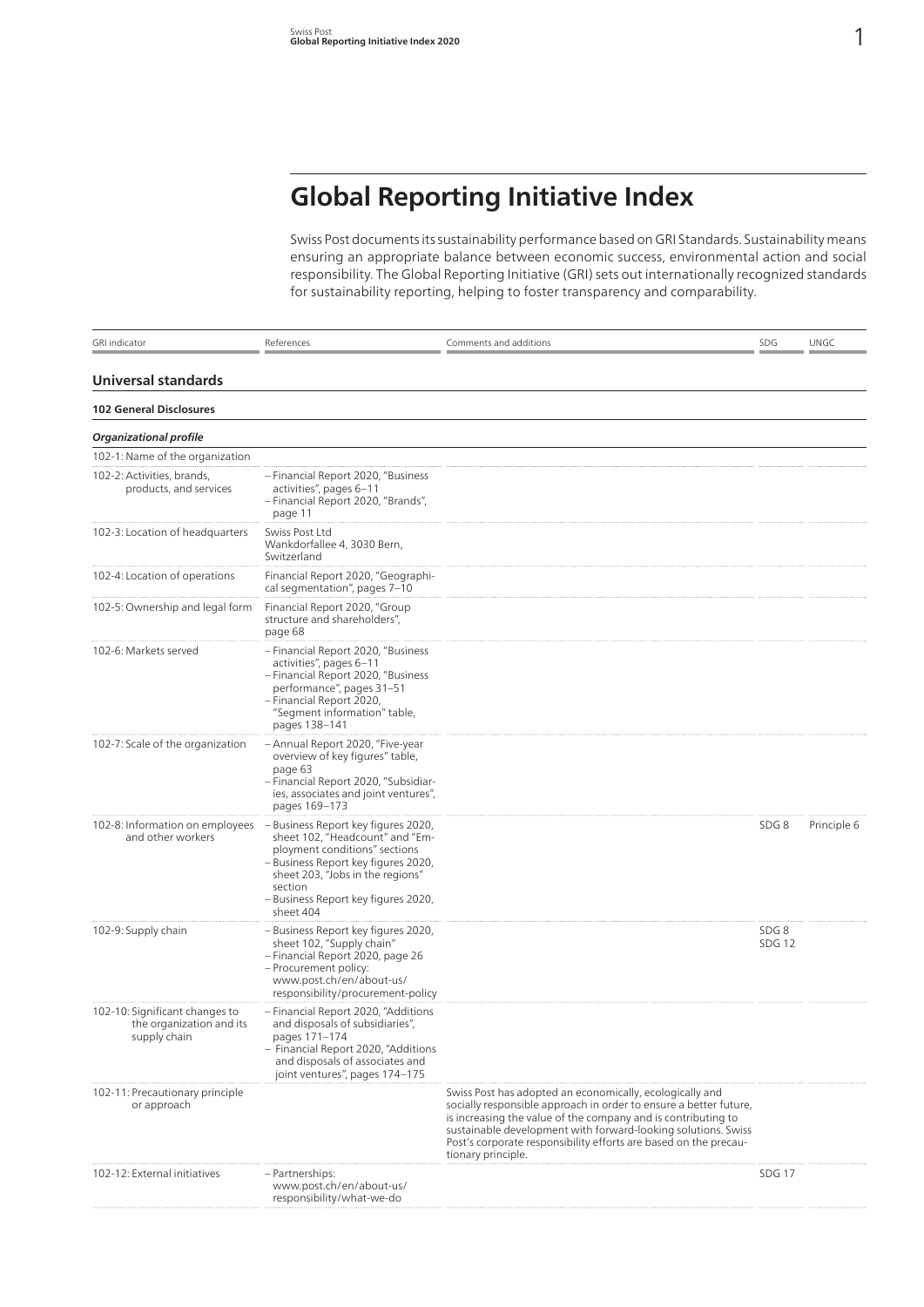| <b>GRI</b> indicator                                                | References                                                                                                                                                                                                                                                                                                                                                                                                                                                                                                                    | Comments and additions                                                                                                                                                                                                                                                                                                                                                                                                                                                                                                                                                                                                                                                                                           | <b>SDG</b>    | UNGC         |
|---------------------------------------------------------------------|-------------------------------------------------------------------------------------------------------------------------------------------------------------------------------------------------------------------------------------------------------------------------------------------------------------------------------------------------------------------------------------------------------------------------------------------------------------------------------------------------------------------------------|------------------------------------------------------------------------------------------------------------------------------------------------------------------------------------------------------------------------------------------------------------------------------------------------------------------------------------------------------------------------------------------------------------------------------------------------------------------------------------------------------------------------------------------------------------------------------------------------------------------------------------------------------------------------------------------------------------------|---------------|--------------|
| 102-13: Membership<br>of associations                               | - Partnerships:<br>www.post.ch/en/about-us/<br>responsibility/what-we-do                                                                                                                                                                                                                                                                                                                                                                                                                                                      |                                                                                                                                                                                                                                                                                                                                                                                                                                                                                                                                                                                                                                                                                                                  | <b>SDG 17</b> |              |
| <b>Strategy</b>                                                     |                                                                                                                                                                                                                                                                                                                                                                                                                                                                                                                               |                                                                                                                                                                                                                                                                                                                                                                                                                                                                                                                                                                                                                                                                                                                  |               |              |
| 102-14: Statement from senior<br>decision-maker                     | - Corporate responsibility charter<br>www.post.ch/-/media/portal-<br>opp/k/dokumente/corporate-<br>responsibility/corporate-<br>responsibility-charta-new.<br>pdf?la=en<br>- Annual Report, "Strategy",<br>pages 14-23                                                                                                                                                                                                                                                                                                        |                                                                                                                                                                                                                                                                                                                                                                                                                                                                                                                                                                                                                                                                                                                  |               |              |
| <b>Ethics and integrity</b>                                         |                                                                                                                                                                                                                                                                                                                                                                                                                                                                                                                               |                                                                                                                                                                                                                                                                                                                                                                                                                                                                                                                                                                                                                                                                                                                  |               |              |
| 102-16: Values, principles,<br>standards, and norms<br>of behaviour | - Vision:<br>www.post.ch/en/about-us/<br>profile/new-swiss-post-of-<br>tomorrow-strategy/vision<br>- Self-perception:<br>www.post.ch/en/about-us/<br>profile/new-swiss-post-of-<br>tomorrow-strategy/vision<br>- Values:<br>www.post.ch/en/jobs/who-<br>we-are<br>- Code of Conduct:<br>www.post.ch/-/media/post/<br>ueber-uns/dokumente/<br>verhaltenskodex.pdf?la=en<br>- Code of Ethics and Social<br>Responsibility for suppliers:<br>www.post.ch/-/media/post/<br>beschaffung/dokumente/sozial-<br>ethik-kodex.pdf?la=en |                                                                                                                                                                                                                                                                                                                                                                                                                                                                                                                                                                                                                                                                                                                  | <b>SDG 16</b> | Principle 10 |
| Governance                                                          |                                                                                                                                                                                                                                                                                                                                                                                                                                                                                                                               |                                                                                                                                                                                                                                                                                                                                                                                                                                                                                                                                                                                                                                                                                                                  |               |              |
| 102-18: Governance structure                                        | - Financial Report 2020, "Corpo-<br>rate governance", pages 67-80                                                                                                                                                                                                                                                                                                                                                                                                                                                             |                                                                                                                                                                                                                                                                                                                                                                                                                                                                                                                                                                                                                                                                                                                  |               |              |
| Stakeholder engagement                                              |                                                                                                                                                                                                                                                                                                                                                                                                                                                                                                                               |                                                                                                                                                                                                                                                                                                                                                                                                                                                                                                                                                                                                                                                                                                                  |               |              |
| 102-40: List of stakeholder<br>groups                               |                                                                                                                                                                                                                                                                                                                                                                                                                                                                                                                               | Swiss Post endeavours to take the concerns of its stakeholder<br>groups into consideration. The main stakeholders relevant to<br>Swiss Post are shown below (non-exhaustive list):<br>- Politics and society:<br>- Federal Council, Parliament and regulatory authorities<br>- Cantonal governments<br>- Regional representatives and municipalities<br>- Business, industry and suppliers:<br>- Business and industry associations<br>- Competitors<br>- Partner organizations in the value chain and suppliers<br>- Customers/general public:<br>- Business customers<br>- Private customer representatives<br>- Employee representatives:<br>- Trade unions and other employee representatives<br>– Employees |               |              |
| 102-41: Collective bargaining<br>agreements                         | - Business Report key figures 2020,<br>sheet 102, "Employment<br>conditions"                                                                                                                                                                                                                                                                                                                                                                                                                                                  | Without exception, employees with a collective employment<br>contract are covered by collective agreements. This applies to<br>around 80 percent of employees in Switzerland. Management<br>employees are instead subject to a management contract.                                                                                                                                                                                                                                                                                                                                                                                                                                                              | SDG8          | Principle 3  |
| 102-42: Identifying and selecting<br>stakeholders                   |                                                                                                                                                                                                                                                                                                                                                                                                                                                                                                                               | The factors used as the basis for identification of the stake-<br>holders include management of reputational risks, inclusion of<br>second opinions and external views, increased opportunities<br>for joint political advocacy, corporate and operational interests,<br>and economic and diplomatic conventions.                                                                                                                                                                                                                                                                                                                                                                                                |               |              |
| 102-43: Approach to stakeholder<br>engagement                       |                                                                                                                                                                                                                                                                                                                                                                                                                                                                                                                               | Some of the ways in which stakeholders are involved include<br>meetings and membership and participation in various<br>organizations, institutions and initiatives. At the same time,<br>the specialized Politics department, Corporate Center and the<br>Human Resources and Communication units are in regular and<br>intensive discussion with the groups listed under 102-40.                                                                                                                                                                                                                                                                                                                                |               |              |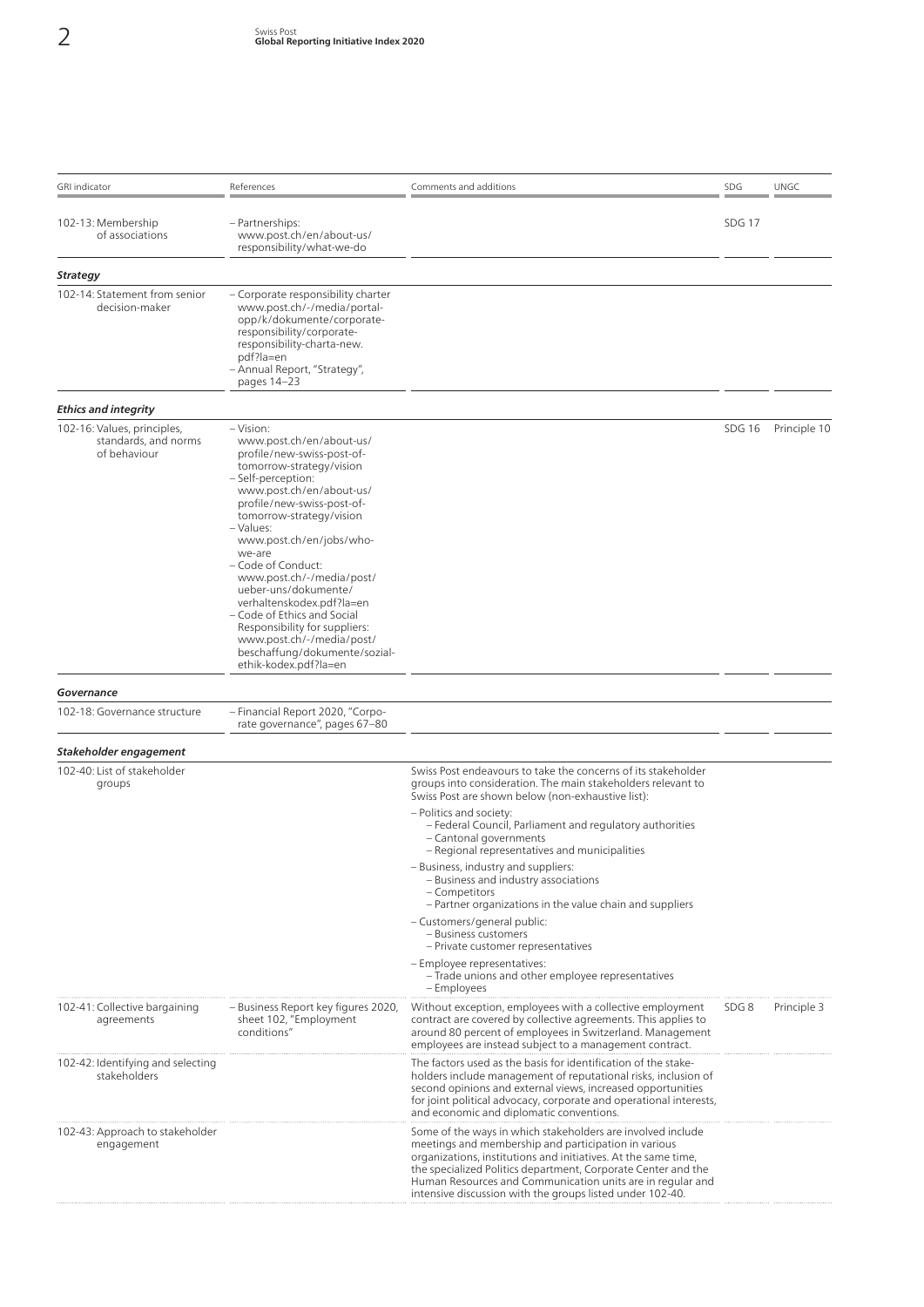| <b>GRI</b> indicator                                                     | References                                                                                                                                                                                                                                          | Comments and additions                                                                                                                                                                                                                                                                                                                                      | SDG               | <b>UNGC</b> |
|--------------------------------------------------------------------------|-----------------------------------------------------------------------------------------------------------------------------------------------------------------------------------------------------------------------------------------------------|-------------------------------------------------------------------------------------------------------------------------------------------------------------------------------------------------------------------------------------------------------------------------------------------------------------------------------------------------------------|-------------------|-------------|
| 102-44: Key topics and concerns<br>raised                                | - Swiss Post and politics:<br>www.post.ch/en/about-us/<br>profile/swiss-post-and-politics<br>- Swiss Post's positions:<br>www.post.ch/en/about-us/<br>profile/swiss-post-and-<br>politics#positions-                                                |                                                                                                                                                                                                                                                                                                                                                             |                   |             |
| <b>Reporting practice</b>                                                |                                                                                                                                                                                                                                                     |                                                                                                                                                                                                                                                                                                                                                             |                   |             |
| 102-45: Entities included in the<br>consolidated financial<br>statements | - Financial Report 2020,<br>"Subsidiaries, associates and joint<br>ventures", pages 169-173<br>- Financial Report 2020, "Con-<br>solidated annual financial<br>statements" and "Consolidation<br>methods and accounting poli-<br>cies", pages 88-89 | The reporting boundaries for this Sustainability Report extend<br>to Swiss Post Ltd (Post CH Ltd, PostBus Ltd), but do not include<br>PostFinance Ltd. However, most quantitative indicators<br>were collected for Swiss Post Ltd as a whole, i.e. including<br>PostFinance Ltd.                                                                            |                   |             |
| 102-46: Defining report content<br>and topic boundaries                  |                                                                                                                                                                                                                                                     | In 2019, Swiss Post produced a new relevance matrix - based<br>on the materiality analysis - as a robust basis for the new strat-<br>egy period. The assessment was carried out based on surveys<br>and a series of expert interviews incorporating a total of 192<br>internal and external opinions.                                                       |                   |             |
| 102-47: List of material topics                                          | - Annual Report, page 61                                                                                                                                                                                                                            | Material aspects for reporting were identified as part of a<br>materiality analysis using internal and external stakeholder<br>surveys and assigned to the United Nations Sustainable<br>Development Goals (SDGs). For Swiss Post, this results in six key<br>SDGs as the basis for drawing up the overall strategy develop-<br>ment and the CR priorities. |                   |             |
| 102-48: Restatements of<br>information                                   |                                                                                                                                                                                                                                                     | None compared to last year's Annual Report and Financial<br>Report.                                                                                                                                                                                                                                                                                         |                   |             |
| 102-49: Changes in reporting                                             |                                                                                                                                                                                                                                                     | None compared to last year's Annual Report and Financial<br>Report.                                                                                                                                                                                                                                                                                         |                   |             |
| <b>Report profile</b>                                                    |                                                                                                                                                                                                                                                     |                                                                                                                                                                                                                                                                                                                                                             |                   |             |
| 102-50: Reporting period                                                 |                                                                                                                                                                                                                                                     | Financial year 2020 (1 January to 31 December 2020)                                                                                                                                                                                                                                                                                                         |                   |             |
| 102-51: Date of most recent<br>report                                    |                                                                                                                                                                                                                                                     | 12 March 2020                                                                                                                                                                                                                                                                                                                                               |                   |             |
| 102-52: Reporting cycle                                                  |                                                                                                                                                                                                                                                     | Annually                                                                                                                                                                                                                                                                                                                                                    |                   |             |
| 102-53: Contact point for<br>questions regarding<br>the report           |                                                                                                                                                                                                                                                     | E-mail: responsibility@swisspost.ch<br>Tel.: +41 58 338 11 11<br>Media relations: +41 58 338 13 07                                                                                                                                                                                                                                                          |                   |             |
| 102-54: Claims of reporting in<br>accordance with the GRI<br>Standards   |                                                                                                                                                                                                                                                     | In accordance with the GRI Standards Core option                                                                                                                                                                                                                                                                                                            |                   |             |
| 102-55: GRI content index                                                |                                                                                                                                                                                                                                                     | Available                                                                                                                                                                                                                                                                                                                                                   | SDG <sub>12</sub> |             |
| 102-56: External assurance                                               | – Assurance report on greenhouse<br>gas performance:<br>www.post.ch/-/media/<br>portal-opp/k/dokumente/<br>treibhausgasbilanz.pdf                                                                                                                   | Greenhouse gas performance is audited externally and<br>includes: 305-1, 305-2, 305-3 and their basis, including 302-1,<br>$302 - 2.$                                                                                                                                                                                                                       |                   |             |
| 103 Management approach                                                  |                                                                                                                                                                                                                                                     |                                                                                                                                                                                                                                                                                                                                                             |                   |             |
| 103-1: Explanation of the<br>material topics and their<br>Boundary       | - Annual Report, page 61                                                                                                                                                                                                                            |                                                                                                                                                                                                                                                                                                                                                             |                   |             |
| 103-2: The management<br>approach and its<br>components                  | - Annual Report, page 61                                                                                                                                                                                                                            |                                                                                                                                                                                                                                                                                                                                                             |                   |             |
| 103-3: Evaluation of the<br>management approach                          | - Annual Report, page 61                                                                                                                                                                                                                            |                                                                                                                                                                                                                                                                                                                                                             |                   |             |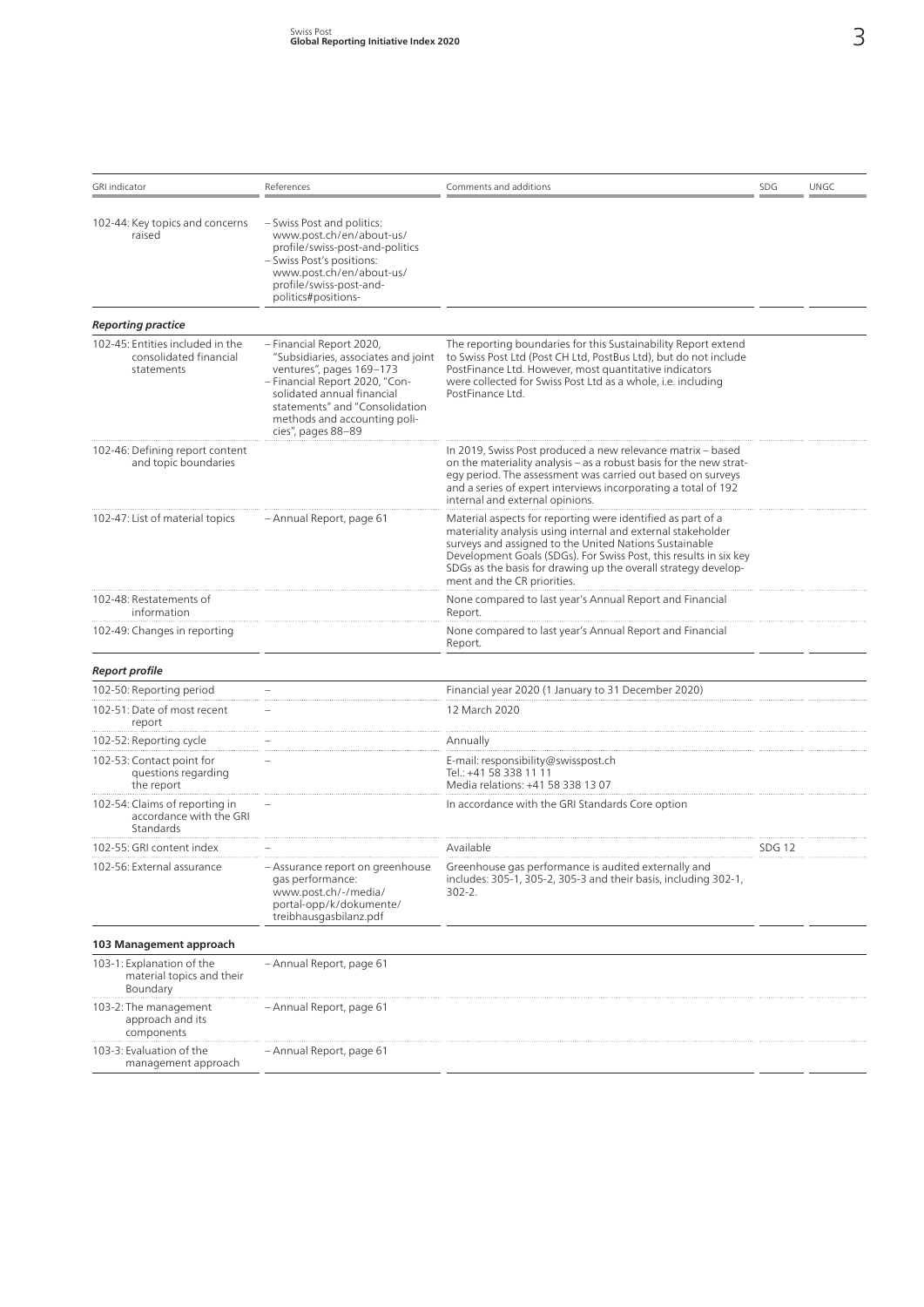### **Specific standards**

### **200 Economic Disclosures**

| <b>GRI 201: Economic Performance</b>                                                           |                                                                                                                                                                                                                                                                                                                                                                                                                                                                                                                                                |                                                                                                                                                                                                                                                                                                                                                                                                                                                                                                                                                                                                                                                                        |                                              |              |
|------------------------------------------------------------------------------------------------|------------------------------------------------------------------------------------------------------------------------------------------------------------------------------------------------------------------------------------------------------------------------------------------------------------------------------------------------------------------------------------------------------------------------------------------------------------------------------------------------------------------------------------------------|------------------------------------------------------------------------------------------------------------------------------------------------------------------------------------------------------------------------------------------------------------------------------------------------------------------------------------------------------------------------------------------------------------------------------------------------------------------------------------------------------------------------------------------------------------------------------------------------------------------------------------------------------------------------|----------------------------------------------|--------------|
| 201-1: Direct economic value<br>generated and distributed                                      | - Business Report key figures 2020,<br>sheet 201, "Financial result" and<br>"Distribution of added value"<br>sections                                                                                                                                                                                                                                                                                                                                                                                                                          |                                                                                                                                                                                                                                                                                                                                                                                                                                                                                                                                                                                                                                                                        | SDG <sub>9</sub>                             | Principle 10 |
| 201-2: Financial implications and<br>other risks and opportuni-<br>ties due to climate change  | Financial Report 2020,<br>"Non-financial results of a<br>material nature", pages 52-54                                                                                                                                                                                                                                                                                                                                                                                                                                                         | A quantification of the financial consequences of climate<br>change for Swiss Post is not seen as constructive, with Swiss<br>Post instead focusing on capturing greenhouse gases and<br>measures for the reduction of greenhouse gases. In addition,<br>Swiss Post seeks to anticipate the risks of future climate<br>change, exploit the opportunities in this regard and examine<br>possible measures for adaptation to climate change.                                                                                                                                                                                                                             | SDG <sub>7</sub>                             |              |
| 201-3: Defined benefit plan<br>obligations and other<br>retirement plans                       | - Financial Report 2020, "Staff<br>pension plan", pages 144-150<br>- Financial Report 2020, "Retire-<br>ment planning, social security",<br>page 57<br>- Financial Report 2020, "Cover<br>status", page 147<br>– Business Report key figures 2020,<br>sheet 201, "Pension fund" section<br>- The rights and obligations of<br>beneficiaries of the Swiss Post<br>pension fund and the employer<br>are governed by the employee<br>benefit regulations:<br>www.pkpost.ch/data/<br>docs/de/2004/A20-4359-<br>Vorsorgereglement-DE-GzD-V2.<br>pdf |                                                                                                                                                                                                                                                                                                                                                                                                                                                                                                                                                                                                                                                                        |                                              |              |
| 201-4: Financial assistance<br>received from government                                        | - Financial Report 2020, "State com-<br>pensatory payments", page 139                                                                                                                                                                                                                                                                                                                                                                                                                                                                          |                                                                                                                                                                                                                                                                                                                                                                                                                                                                                                                                                                                                                                                                        |                                              | Principle 3  |
| <b>GRI 202: Market presence</b>                                                                |                                                                                                                                                                                                                                                                                                                                                                                                                                                                                                                                                |                                                                                                                                                                                                                                                                                                                                                                                                                                                                                                                                                                                                                                                                        |                                              |              |
| 202-1: Ratios of standard entry<br>level wage by gender<br>compared to local mini-<br>mum wage | - Financial Report 2020, "Employ-<br>ment conditions", pages 56-57<br>- Business Report key figures 2020,<br>sheet 102, "Employment condi-<br>tions" section<br>- Business Report key figures 2020,<br>sheet 202                                                                                                                                                                                                                                                                                                                               | The main business locations are in Switzerland (around 88<br>percent of employees). 80 percent of these employees have<br>employment relationships based on one of the current 10<br>employment contracts, which were negotiated in detail with<br>the contracting trade unions syndicom and transfair. These<br>contracts usually contain binding salary bands and minimum<br>wages for each level. Compliance with the salary bands is<br>checked regularly as part of internal audits, and the minimum<br>wage provided for in the collective employment contracts is<br>around a fifth higher than the minimum wages legally stipu-<br>lated in the Swiss cantons. | SDG <sub>1</sub><br>SDG <sub>5</sub><br>SDG8 | Principle 6  |
| <b>GRI 205: Anti-corruption</b>                                                                |                                                                                                                                                                                                                                                                                                                                                                                                                                                                                                                                                |                                                                                                                                                                                                                                                                                                                                                                                                                                                                                                                                                                                                                                                                        |                                              |              |
| 205-1: Operations assessed for<br>risks related to corruption                                  |                                                                                                                                                                                                                                                                                                                                                                                                                                                                                                                                                | The units regarded as particularly exposed are Procurement<br>and Sales. All employees in both units have received extensive<br>training.                                                                                                                                                                                                                                                                                                                                                                                                                                                                                                                              | SDG8<br><b>SDG 16</b>                        | Principle 10 |
| 205-2: Communication and train-<br>ing about anti-corruption<br>policies and procedures        |                                                                                                                                                                                                                                                                                                                                                                                                                                                                                                                                                | Extensive and recurring e-learning training courses, including<br>learning assessments on the topic of compliance for man-<br>agement staff, have been held. These are compulsory. Swiss<br>Post also has a binding set of rules regarding the acceptance<br>and giving of gifts and other benefits, which was made more<br>stringent in 2020. These rules are communicated.                                                                                                                                                                                                                                                                                           | <b>SDG 16</b>                                | Principle 10 |
| 205-3: Confirmed incidents of<br>corruption and actions<br>taken                               |                                                                                                                                                                                                                                                                                                                                                                                                                                                                                                                                                | As has already been reported in the media, the Federal Office of SDG 8<br>Police has filed charges in connection with the PostBus scandal<br>regarding possible granting of advantages to public officials.<br>Several employees of Swiss Post Group were summoned as<br>respondents. In the meantime, some of the proceedings have<br>been dropped. No one has as yet been convicted by a legally<br>binding court decision. The presumption is of innocence.                                                                                                                                                                                                         | SDG <sub>12</sub><br><b>SDG 16</b>           | Principle 10 |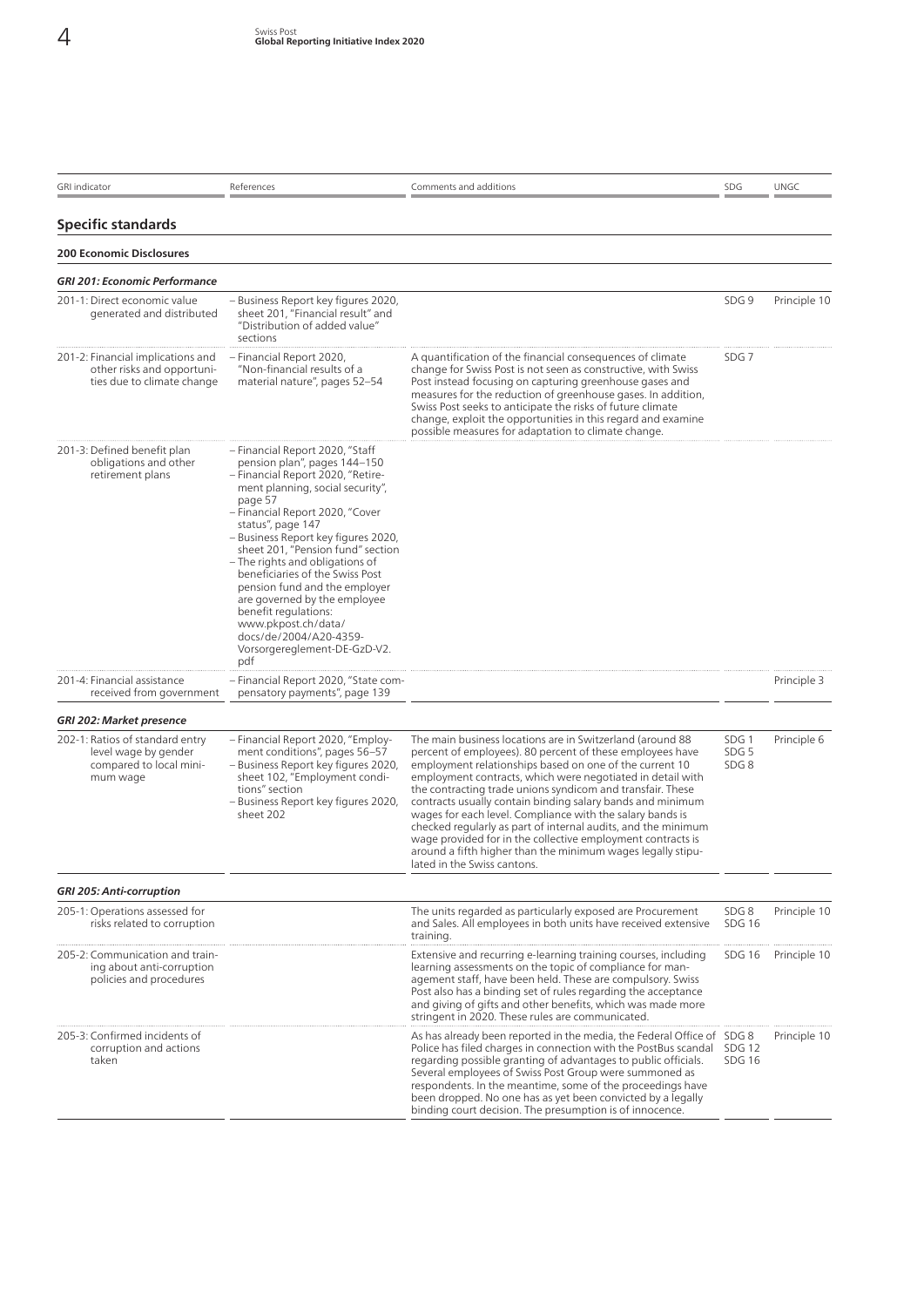| <b>GRI</b> indicator                                                                               | References                                                                                                                                                                                                                                                                                                            | Comments and additions                                                                                                                                                                                                                                                                                                                                                                                                                                                                                                                                                                                                                                                                                                                                                                                                                                                            | SDG                                                                                             | UNGC                       |
|----------------------------------------------------------------------------------------------------|-----------------------------------------------------------------------------------------------------------------------------------------------------------------------------------------------------------------------------------------------------------------------------------------------------------------------|-----------------------------------------------------------------------------------------------------------------------------------------------------------------------------------------------------------------------------------------------------------------------------------------------------------------------------------------------------------------------------------------------------------------------------------------------------------------------------------------------------------------------------------------------------------------------------------------------------------------------------------------------------------------------------------------------------------------------------------------------------------------------------------------------------------------------------------------------------------------------------------|-------------------------------------------------------------------------------------------------|----------------------------|
| GRI 206: Anti-competitive behaviour                                                                |                                                                                                                                                                                                                                                                                                                       |                                                                                                                                                                                                                                                                                                                                                                                                                                                                                                                                                                                                                                                                                                                                                                                                                                                                                   |                                                                                                 |                            |
| 206-1: Legal actions for an-<br>ti-competitive behaviour,<br>anti-trust, and monopoly<br>practices | - Swiss Post press release:<br>www.post.ch/en/about-us/<br>company/media/press-<br>releases/2017/swiss-post-rejects-<br>comco-allegations<br>- PostFinance press release:<br>www.postfinance.ch/en/<br>about-us/media/newsroom/<br>press-releases/comco-<br>investigation-regarding-mobile-<br>payment-solutions.html | In December 2017, the Competition Commission fined Swiss<br>Post the sum of 22.6 million francs for allegedly granting<br>discounts that are unlawful under anti-trust law to large-scale<br>customers between 2009 and 2014. Swiss Post rejects the<br>allegations and considers the sanction unjustified, and has<br>appealed against the decision before the Federal Administra-<br>tive Court. The inquiry concerning mobile payment solutions<br>opened by the Competition Commission in 2018, in which<br>PostFinance is also involved, is currently in progress. The<br>subject of the proceedings is a suspected boycott of mobile<br>payment solutions provided by international providers, such<br>as Apple Pay and Samsung Pay. PostFinance is satisfied it has<br>not violated Swiss anti-trust law. Free and fair competition is a<br>high priority for PostFinance. |                                                                                                 |                            |
| <b>300 Environmental Disclosures</b>                                                               |                                                                                                                                                                                                                                                                                                                       |                                                                                                                                                                                                                                                                                                                                                                                                                                                                                                                                                                                                                                                                                                                                                                                                                                                                                   |                                                                                                 |                            |
| GRI 302: Energy                                                                                    |                                                                                                                                                                                                                                                                                                                       |                                                                                                                                                                                                                                                                                                                                                                                                                                                                                                                                                                                                                                                                                                                                                                                                                                                                                   |                                                                                                 |                            |
| 302-1: Energy consumption<br>within the organization                                               | - Financial Report 2020, "Corporate<br>responsibility: climate and energy<br>area of action", pages 57-59<br>- Business Report key figures 2020,<br>sheet 302                                                                                                                                                         | Swiss Post mainly uses procured energy produced by third<br>parties. The proportion of renewable energy sources stands<br>at 22.0 percent. The entire three-wheeled delivery fleet is<br>powered by electricity from renewable sources. This electricity<br>has been obtained from renewable sources since 2008, and<br>from "naturemade basic"-certified sources in Switzerland<br>since 2013. 20 percent of this is "naturemade star"-certified<br>eco-electricity produced from various small-scale power<br>stations (hydro-, solar and wind power stations) throughout<br>Switzerland.                                                                                                                                                                                                                                                                                       | SDG <sub>7</sub><br>SDG8<br><b>SDG 12</b><br>SDG <sub>13</sub>                                  | Principle 7<br>Principle 8 |
| 302-2: Energy consumption out-<br>side of the organization                                         | - Financial Report 2020, "Corporate<br>responsibility: climate and energy<br>area of action", pages 57-59<br>– Business Report key figures 2020,<br>sheet 302                                                                                                                                                         | The energy consumption outside Swiss Post is mainly due to<br>goods transport by subcontractors and leased properties.                                                                                                                                                                                                                                                                                                                                                                                                                                                                                                                                                                                                                                                                                                                                                            | SDG <sub>7</sub><br>SDG8<br><b>SDG 12</b><br><b>SDG 13</b>                                      | Principle 8                |
| 302-3: Energy intensity                                                                            | - Financial Report 2020, "Corporate<br>responsibility: climate and energy<br>area of action", pages 57-59<br>- Business Report key figures 2020,<br>sheet 302                                                                                                                                                         | Energy efficiency (the reciprocal of energy intensity) has<br>increased by 29.2 percent since 2006. This means that Swiss<br>Post has surpassed the target of 25 percent by the end of<br>2020 set by the Confederation as part of the "Confederation:<br>exemplary in energy" initiative for enterprises affiliated with<br>the Confederation.                                                                                                                                                                                                                                                                                                                                                                                                                                                                                                                                   | SDG <sub>7</sub><br>SDG8<br><b>SDG 12</b><br>SDG <sub>13</sub>                                  | Principle 8                |
| 302-4: Reduction of energy<br>consumption                                                          | - Financial Report 2020, "Corporate<br>responsibility: climate and energy<br>area of action", pages 57-59                                                                                                                                                                                                             |                                                                                                                                                                                                                                                                                                                                                                                                                                                                                                                                                                                                                                                                                                                                                                                                                                                                                   | SDG <sub>7</sub><br>SDG8<br>SDG <sub>9</sub><br><b>SDG 11</b><br><b>SDG 12</b><br><b>SDG 13</b> | Principle 9                |
| 302-5: Reductions in energy<br>requirements of products<br>and services                            |                                                                                                                                                                                                                                                                                                                       | - Carbon-offset shipping thanks to "pro clima"<br>– Ecological packaging such as PostPac Eco (made of recycled<br>cardboard) and reusable Dispobox containers<br>- Recyclable material collection services over the last mile<br>- Regional delivery services for farmers and bakeries<br>- 183 My Post 24 terminals throughout Switzerland improve<br>delivery rates and accessibility<br>- Bike sharing services PubliBike and carvelo2go                                                                                                                                                                                                                                                                                                                                                                                                                                       | SDG <sub>7</sub><br>SDG8<br>SDG <sub>9</sub><br><b>SDG 11</b><br><b>SDG 12</b><br><b>SDG 13</b> | Principle 9                |
| <b>GRI 305: Emissions</b>                                                                          |                                                                                                                                                                                                                                                                                                                       |                                                                                                                                                                                                                                                                                                                                                                                                                                                                                                                                                                                                                                                                                                                                                                                                                                                                                   |                                                                                                 |                            |
| 305-1: Direct (Scope 1)<br><b>GHG</b> emissions                                                    | - Financial Report 2020, "Corporate<br>responsibility: climate and energy<br>area of action", pages 57-59<br>– Business Report key figures 2020,<br>sheet 305                                                                                                                                                         |                                                                                                                                                                                                                                                                                                                                                                                                                                                                                                                                                                                                                                                                                                                                                                                                                                                                                   | SDG <sub>3</sub><br><b>SDG 12</b><br><b>SDG 13</b><br><b>SDG 14</b><br><b>SDG 15</b>            | Principle 7<br>Principle 8 |
| 305-2: Energy indirect (Scope 2)<br><b>GHG</b> emissions                                           | - Financial Report 2020, "Corporate<br>responsibility: climate and energy<br>area of action", pages 57-59<br>– Business Report key figures 2020,<br>sheet 305                                                                                                                                                         |                                                                                                                                                                                                                                                                                                                                                                                                                                                                                                                                                                                                                                                                                                                                                                                                                                                                                   | SDG <sub>3</sub><br>SDG <sub>12</sub><br><b>SDG 13</b><br><b>SDG 14</b><br><b>SDG 15</b>        | Principle 7<br>Principle 8 |
| 305-3: Other indirect (Scope 3)<br><b>GHG</b> emissions                                            |                                                                                                                                                                                                                                                                                                                       | Other indirect $CO2$ emissions consist primarily of emissions<br>from the fuel- and energy-related upstream chain, and from<br>transportation by subcontractors and commuter traffic.                                                                                                                                                                                                                                                                                                                                                                                                                                                                                                                                                                                                                                                                                             | SDG <sub>3</sub><br><b>SDG 12</b><br><b>SDG 13</b><br><b>SDG 14</b><br><b>SDG 15</b>            | Principle 7<br>Principle 8 |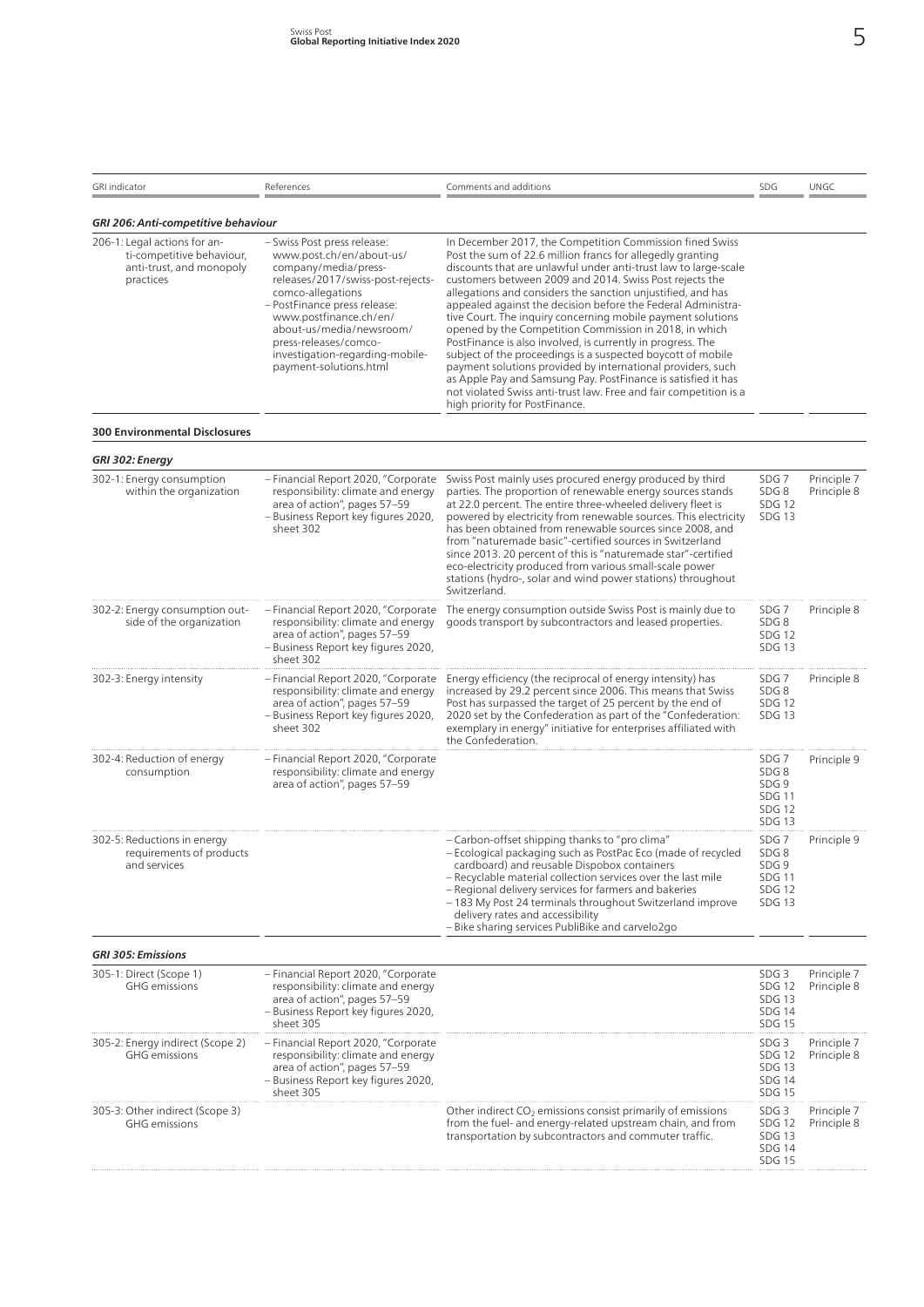| <b>GRI</b> indicator                                                                                                        | References                                                                                                                                                    | Comments and additions                                                                                                                                                                                                                                                                                                                                                                                                                                                                                                                                                                 | SDG                                                                                      | UNGC                       |
|-----------------------------------------------------------------------------------------------------------------------------|---------------------------------------------------------------------------------------------------------------------------------------------------------------|----------------------------------------------------------------------------------------------------------------------------------------------------------------------------------------------------------------------------------------------------------------------------------------------------------------------------------------------------------------------------------------------------------------------------------------------------------------------------------------------------------------------------------------------------------------------------------------|------------------------------------------------------------------------------------------|----------------------------|
| 305-4: GHG emissions intensity                                                                                              | - Financial Report 2020, "Corporate<br>responsibility: climate and energy<br>area of action", pages 57-59<br>- Business Report key figures 2020,<br>sheet 305 | Greenhouse gas emissions per added value, operating income<br>and job have improved slightly over the past year. $CO2$ efficiency SDG 13<br>measured by core services (e.g. number of consignments, num-SDG 14<br>ber of transactions, customer frequency in branches, passenger SDG 15<br>kilometres, square metres) improved by 29.8 percent between<br>2010 and the end of 2020.                                                                                                                                                                                                    | SDG <sub>3</sub>                                                                         | Principle 8                |
| 305-5: Reduction of GHG<br>emissions                                                                                        |                                                                                                                                                               | In 2010. Swiss Post decided to use the annual funds from the<br>redistribution of the $CO2$ levy on fuels for climate protection<br>and energy efficiency measures in the "pro clima - We're<br>acting now" sustainability programme: since 2010, over 20 mil-<br>lion francs from Swiss Post's internal climate fund alone have<br>been invested in measures such as electric and hybrid buses,<br>electric delivery vans, electric charging infrastructure, biogas<br>and biodiesel, replacement of fossil fuel heaters, LED lighting,<br>awareness-raising and many other measures. | SDG <sub>3</sub><br><b>SDG 12</b><br><b>SDG 13</b><br>SDG <sub>14</sub><br><b>SDG 15</b> | Principle 7<br>Principle 8 |
| 305-6: Emissions of ozone-<br>depleting substances<br>(ODS)                                                                 | - Business Report key figures 2020,<br>sheet 305                                                                                                              |                                                                                                                                                                                                                                                                                                                                                                                                                                                                                                                                                                                        | SDG <sub>3</sub><br><b>SDG 12</b>                                                        | Principle 7<br>Principle 8 |
| 305-7: Nitrogen oxides (NOX <sub>x</sub> ),<br>sulfur oxides (SOX <sub>x</sub> ),<br>and other significant air<br>emissions | - Business Report key figures 2020,<br>sheet 305                                                                                                              |                                                                                                                                                                                                                                                                                                                                                                                                                                                                                                                                                                                        | SDG <sub>3</sub><br><b>SDG 12</b><br><b>SDG 14</b><br><b>SDG 15</b>                      | Principle 7<br>Principle 8 |
| <b>GRI 307: Environmental Compliance</b>                                                                                    |                                                                                                                                                               |                                                                                                                                                                                                                                                                                                                                                                                                                                                                                                                                                                                        |                                                                                          |                            |
| 307-1: Non-compliance with<br>environmental laws and<br>regulations                                                         |                                                                                                                                                               | There were no cases of non-compliance with environmental<br>laws and/or regulations in 2020.                                                                                                                                                                                                                                                                                                                                                                                                                                                                                           | SDG <sub>7</sub><br>SDG <sub>9</sub><br><b>SDG 11</b><br><b>SDG 13</b>                   |                            |
| <b>GRI 308: Supplier Environmental Assessment</b>                                                                           |                                                                                                                                                               |                                                                                                                                                                                                                                                                                                                                                                                                                                                                                                                                                                                        | SDG8<br><b>SDG 12</b>                                                                    |                            |
| 308-1: New suppliers that were<br>screened using environ-<br>mental criteria                                                |                                                                                                                                                               | Since 2017, award criteria relating to environmental and social<br>aspects have been used for the majority of public service ten-<br>ders. Suppliers must submit the relevant information, which<br>is reviewed and assessed by Swiss Post. This is included in the<br>assessment and the resulting award. In the clothing sector,<br>the basic requirement for taking on a new supplier is Oeko-Tex<br>100 or BlueSign certification, which ensures that a material is<br>entirely free of environmentally hazardous chemicals.                                                       | SDG8<br><b>SDG 12</b>                                                                    | Principle 8                |
| 308-2: Negative environmental<br>impacts in the supply<br>chain and actions taken                                           |                                                                                                                                                               | In the year under review, there are no known actual material<br>negative environmental impacts in the supply chain, and the<br>definition of specific measures with individual suppliers was<br>not necessary during the year under review. In the event that<br>measures are required in the future, they will be recorded<br>and tracked in corrective action plans in accordance with the<br>EcoVadis system. To minimize the risk, Swiss Post also requires<br>stringent standards such as OekoTex 100 or FSC for relevant<br>procurements from suppliers.                         | SDG8<br><b>SDG 12</b>                                                                    | Principle 8                |
| <b>400 Social Disclosures</b>                                                                                               |                                                                                                                                                               |                                                                                                                                                                                                                                                                                                                                                                                                                                                                                                                                                                                        |                                                                                          |                            |
| GRI 401: Employment                                                                                                         |                                                                                                                                                               |                                                                                                                                                                                                                                                                                                                                                                                                                                                                                                                                                                                        |                                                                                          |                            |
| 401-1: New employee hires<br>and employee turnover                                                                          | - Business Report key figures 2020,<br>sheet 401, "Staff turnover and<br>departures" section                                                                  |                                                                                                                                                                                                                                                                                                                                                                                                                                                                                                                                                                                        | SDG8                                                                                     | Principle 6                |
| 401-3: Parental leave                                                                                                       | - Business Report key figures<br>2020, sheet 401, "Parental leave"<br>section<br>- Annual Report 2020, "Modern<br>and family-friendly", page 55               | All employees, whether mothers or fathers, are entitled to paid SDG 5<br>parental leave beyond the legal provisions in the event of birth SDG 8<br>or adoption and can apply for unpaid leave. Swiss Post also<br>provides financial support for external childcare.                                                                                                                                                                                                                                                                                                                   |                                                                                          | Principle 6                |
| <b>GRI 402: Labor/Management Relations</b>                                                                                  |                                                                                                                                                               |                                                                                                                                                                                                                                                                                                                                                                                                                                                                                                                                                                                        |                                                                                          |                            |
| 402-1: Minimum notice periods<br>regarding operational<br>changes                                                           | - Financial Report 2020,<br>"Employment conditions",<br>pages 56-57                                                                                           | Employee representatives' rights to participation in the event<br>of operational changes are based on the law (Swiss Code of<br>Obligations) and are also governed by each of the collective<br>employment contracts (CEC) with the contracting trade unions<br>syndicom and transfair. The minimum notice periods are based<br>on the Swiss Code of Obligations. A redundancy plan negotiat-<br>ed with the trade unions and a broad prevention programme<br>to support long-term future careers are in place.                                                                        |                                                                                          | Principle 3                |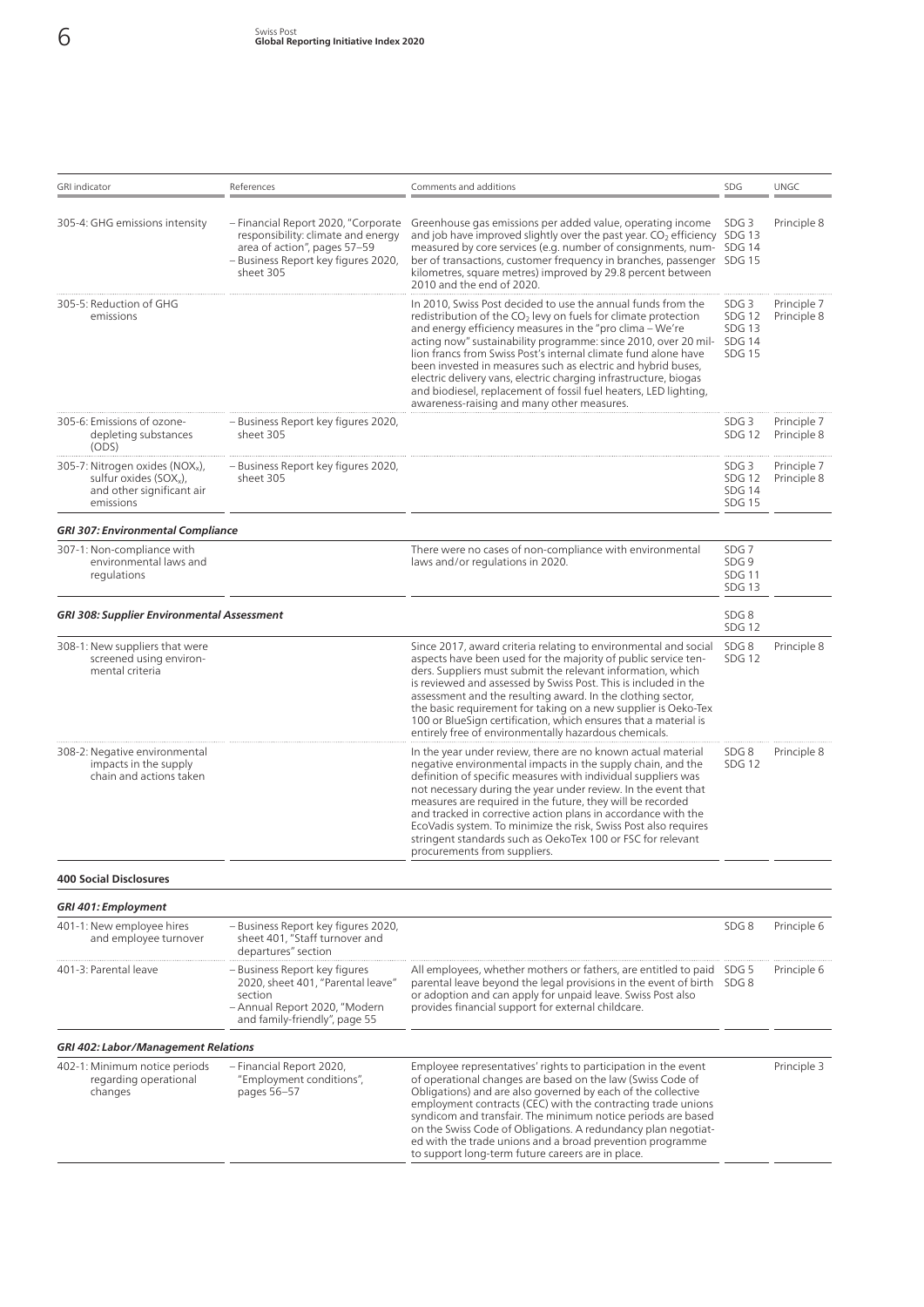| <b>GRI</b> indicator                                                                                                                             | References                                                                                                                                                                                                  | Comments and additions                                                                                                                                                                                                                                                                                                                                                                                                                                                                                                                                                                                                                                                        | SDG                                          | UNGC        |
|--------------------------------------------------------------------------------------------------------------------------------------------------|-------------------------------------------------------------------------------------------------------------------------------------------------------------------------------------------------------------|-------------------------------------------------------------------------------------------------------------------------------------------------------------------------------------------------------------------------------------------------------------------------------------------------------------------------------------------------------------------------------------------------------------------------------------------------------------------------------------------------------------------------------------------------------------------------------------------------------------------------------------------------------------------------------|----------------------------------------------|-------------|
| <b>GRI 403: Occupational Health and Safety</b>                                                                                                   |                                                                                                                                                                                                             |                                                                                                                                                                                                                                                                                                                                                                                                                                                                                                                                                                                                                                                                               |                                              |             |
| 403-1: Workers' representation<br>in formal joint manage-<br>ment-worker health and<br>safety committees                                         | - Business Report key figures 2020,<br>sheet 403                                                                                                                                                            | Under the Participation Act, staff committees can be formed<br>at all locations with more than 50 employees at the request<br>of the workforce. These committees deal with issues such as<br>occupational safety and health protection. In operations with<br>fewer than 50 employees, a staff commission may also be es-<br>tablished with the consent of the employer. Staff committees<br>are in place at around 80 locations throughout Switzerland.<br>In addition, each Group unit has appointed at least one des-<br>ignated contact person who is available to employees at all<br>times for advice and questions concerning occupational and<br>leisure time safety. | SDG <sub>3</sub>                             |             |
| 403-2: Types of injury and rates<br>of injury, occupational<br>diseases, lost days, and<br>absenteeism, and number<br>of work-related fatalities | - Business Report key figures 2020,<br>sheet 403                                                                                                                                                            | All relevant information is collected and evaluated centrally<br>using a reporting system. Tripping and falling are by far the<br>most common cause of accidents. It is mainly the extremities<br>that are affected. However, targeted awareness-raising<br>measures are having an impact, and the rate of occupational<br>accidents is comparatively low. There is a particular focus on<br>the delivery service, as this is where most accidents occur.                                                                                                                                                                                                                     | SDG <sub>3</sub>                             |             |
| 403-4: Health and safety topics<br>covered in formal agree-<br>ments with trade unions                                                           |                                                                                                                                                                                                             | The operating group solution is being developed in agreement SDG 3<br>with the trade unions. Otherwise, occupational safety and<br>health protection issues are discussed with the trade unions in<br>the meetings of the specialist committees, which are in place<br>at Group level, PostFinance, PostBus, PostMail, PostLogistics,<br>Swiss Post Solutions and PostalNetwork and meet two to four<br>times per year.                                                                                                                                                                                                                                                       |                                              |             |
| <b>GRI 404: Training and Education</b>                                                                                                           |                                                                                                                                                                                                             |                                                                                                                                                                                                                                                                                                                                                                                                                                                                                                                                                                                                                                                                               |                                              |             |
| 404-1: Average hours of training<br>per year per employee                                                                                        | - Financial Report 2020,<br>"Employees", pages 56-57                                                                                                                                                        |                                                                                                                                                                                                                                                                                                                                                                                                                                                                                                                                                                                                                                                                               | SDG4<br>SDG8<br>SDG <sub>9</sub>             |             |
| 404-2: Programs for upgrading<br>employee skills and transi-<br>tion assistance programs                                                         | - Financial Report 2020,<br>"Employees", pages 53-57<br>- Business Report key figures 2020,<br>sheet 404, "Job Center" section                                                                              |                                                                                                                                                                                                                                                                                                                                                                                                                                                                                                                                                                                                                                                                               | SDG4<br>SDG <sub>8</sub>                     | Principle 6 |
| 404-3: Percentage of employees<br>receiving regular perfor-<br>mance and career devel-<br>opment reviews                                         |                                                                                                                                                                                                             | For the vast majority of the workforce, a meeting is held every<br>year to assess performance and employee development.<br>Over 60 percent of all employees also have a goal-setting<br>meeting (around 34,000 employees). Due to their lower level<br>of employment (less than 20 to 40 percent, depending on the<br>business unit), all other employees have a so-called manage-<br>ment meeting.                                                                                                                                                                                                                                                                           | SDG4<br>SDG <sub>5</sub><br>SDG <sub>8</sub> | Principle 6 |
| <b>GRI 405: Diversity and Equal Opportunity</b>                                                                                                  |                                                                                                                                                                                                             |                                                                                                                                                                                                                                                                                                                                                                                                                                                                                                                                                                                                                                                                               |                                              |             |
| 405-1: Diversity of governance<br>bodies and employees                                                                                           | - Financial Report 2020, "Corpo-<br>rate governance", pages 67-80<br>- Business Report key figures 2020,<br>sheet 102, "Gender distribution"<br>section<br>- Business Report key figures 2020,<br>sheet 405 |                                                                                                                                                                                                                                                                                                                                                                                                                                                                                                                                                                                                                                                                               | SDG <sub>5</sub><br>SDG8                     | Principle 6 |
| 405-2: Ratio of basic salary and<br>remuneration of women<br>to men                                                                              | - Financial Report 2020, "Employ-<br>ment conditions", pages 56-57                                                                                                                                          |                                                                                                                                                                                                                                                                                                                                                                                                                                                                                                                                                                                                                                                                               | SDG 5<br>SDG8<br><b>SDG 10</b>               | Principle 6 |
| <b>GRI 406: Non-discrimination</b>                                                                                                               |                                                                                                                                                                                                             |                                                                                                                                                                                                                                                                                                                                                                                                                                                                                                                                                                                                                                                                               |                                              |             |
| 406-1: Incidents of discrimination<br>and corrective actions<br>taken                                                                            | - Financial Report 2020, "Social<br>Counselling Service, Job Center,<br>Swiss Post Personnel Fund,<br>Case Management", page 55                                                                             |                                                                                                                                                                                                                                                                                                                                                                                                                                                                                                                                                                                                                                                                               | SDG <sub>5</sub><br>SDG8<br><b>SDG 16</b>    | Principle 6 |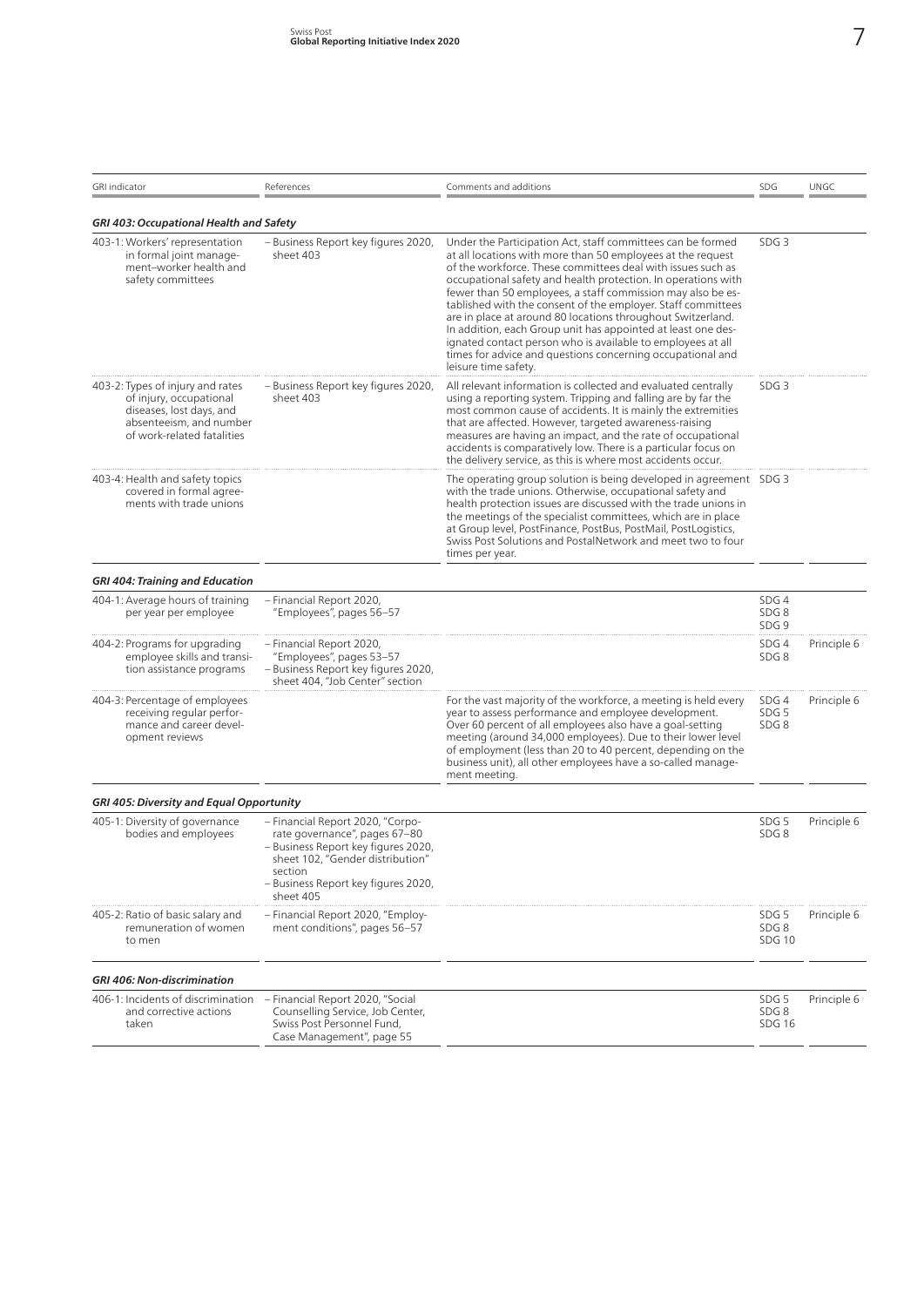| <b>GRI</b> indicator                                                                                                                | References | Comments and additions                                                                                                                                                                                                                                                                                                                                                                                                                                                                                                                                                                                                                                                                                     | SDG                      | <b>UNGC</b> |
|-------------------------------------------------------------------------------------------------------------------------------------|------------|------------------------------------------------------------------------------------------------------------------------------------------------------------------------------------------------------------------------------------------------------------------------------------------------------------------------------------------------------------------------------------------------------------------------------------------------------------------------------------------------------------------------------------------------------------------------------------------------------------------------------------------------------------------------------------------------------------|--------------------------|-------------|
| <b>GRI 407: Freedom of Association and Collective Bargaining</b>                                                                    |            |                                                                                                                                                                                                                                                                                                                                                                                                                                                                                                                                                                                                                                                                                                            |                          |             |
| 407-1: Operations and suppliers<br>in which the right to free-<br>dom of association and<br>collective bargaining may<br>be at risk |            | Swiss Post employees are free to join trade unions. Staff com-<br>mittees may also be formed at all company locations with over<br>50 employees at the request of the workforce. In operations<br>with fewer than 50 employees, a staff commission may also be<br>established with the consent of the employer. Staff committees<br>are in place at around 80 locations throughout Switzerland.                                                                                                                                                                                                                                                                                                            | SDG8                     | Principle 3 |
|                                                                                                                                     |            | By signing the Code of Ethics and Social Responsibility, Swiss<br>Post's suppliers undertake to protect the rights of employees.<br>Outside the clothing sector, the risk of violation of freedom of<br>assembly, child labour (408) or forced and compulsory labour<br>(409) is considered low. In the clothing sector, all products are<br>made in Europe, and all suppliers are obliged to guarantee<br>freedom of association.                                                                                                                                                                                                                                                                         |                          |             |
| GRI 408: Child Labor                                                                                                                |            |                                                                                                                                                                                                                                                                                                                                                                                                                                                                                                                                                                                                                                                                                                            |                          |             |
| 408-1: Operations and suppliers<br>at significant risk for<br>incidents of child labor                                              |            | No elevated risk level could be identified at Swiss Post's busi-<br>ness locations. There is a significant risk of child labour among<br>the product groups in the clothing and footwear sectors.<br>Intensive cooperation with the Fair Wear Foundation serves to<br>reduce this risk.                                                                                                                                                                                                                                                                                                                                                                                                                    | SDG8<br><b>SDG 16</b>    | Principle 5 |
| GRI 409: Forced or Compulsory Labor                                                                                                 |            |                                                                                                                                                                                                                                                                                                                                                                                                                                                                                                                                                                                                                                                                                                            |                          |             |
| 409-1: Operations and suppliers<br>at significant risk for<br>incidents of forced or<br>compulsory labor                            |            | No elevated risk level could be identified at Swiss Post's busi-<br>ness locations. In terms of suppliers, there is a risk in the IT pro-<br>duct groups. The majority of the suppliers in these groups are<br>members of the Responsible Business Alliance, which monitors<br>compliance with fair working conditions, including in audits for<br>member companies. The risk in the clothing product group was<br>counteracted in cooperation with the Fair Wear Foundation.<br>The suppliers in this group are assessed by the Fair Wear Foun-<br>dation, Swiss Post or externally on behalf of Swiss Post.                                                                                              | SDG8<br><b>SDG 16</b>    | Principle 4 |
| <b>GRI 412: Human Rights Assessment</b>                                                                                             |            |                                                                                                                                                                                                                                                                                                                                                                                                                                                                                                                                                                                                                                                                                                            |                          |             |
| 412-1: Operations that have<br>been subject to human<br>rights reviews or impact<br>assessments                                     |            | No elevated risk level could be identified at Swiss Post's<br>business locations.                                                                                                                                                                                                                                                                                                                                                                                                                                                                                                                                                                                                                          | SDG <sub>3</sub><br>SDG8 | Principle 1 |
| <b>GRI 414: Supplier Social Assessment</b>                                                                                          |            |                                                                                                                                                                                                                                                                                                                                                                                                                                                                                                                                                                                                                                                                                                            |                          |             |
| 414-1: New suppliers that were<br>screened using social<br>criteria                                                                 |            | As of 2017, all new suppliers must state their position with<br>respect to social and environmental award criteria in public<br>service tenders, and this information is included in the award<br>decisions.                                                                                                                                                                                                                                                                                                                                                                                                                                                                                               |                          | Principle 2 |
| 414-2: Negative social impacts<br>in the supply chain and<br>actions taken                                                          |            | By 2020, the 234 most important suppliers from a strategic<br>perspective were reviewed according to social criteria using the<br>EcoVadis system in the first tier. There is no known significant<br>actual adverse impact. If necessary, specific measures are<br>defined and followed up with individual suppliers in corrective<br>action plans in accordance with the EcoVadis system. Swiss Post<br>responds to any possible effects in the clothing sector that have<br>been identified and are potentially negative through its close<br>collaboration with the Fair Wear Foundation. The majority of<br>suppliers of the IT product groups are members of the Respon-<br>sible Business Alliance. |                          | Principle 2 |
| <b>GRI 418: Customer Privacy</b>                                                                                                    |            |                                                                                                                                                                                                                                                                                                                                                                                                                                                                                                                                                                                                                                                                                                            |                          |             |
| 418-1: Substantiated complaints<br>concerning breaches of<br>customer privacy and<br>losses of customer data                        |            | a. In 2020, no proceedings were opened in connection with<br>data protection breaches at Swiss Post.<br>b. A total of 43 data protection incidents were registered at<br>Swiss Post. Two involved data loss. No instances of data<br>theft occurred.                                                                                                                                                                                                                                                                                                                                                                                                                                                       | <b>SDG 16</b>            |             |
| <b>GRI 419: Socioeconomic Compliance</b>                                                                                            |            |                                                                                                                                                                                                                                                                                                                                                                                                                                                                                                                                                                                                                                                                                                            |                          |             |
| 419-1: Non-compliance with laws See 205-1 and 206-1<br>and regulations in the<br>social and economic area                           |            |                                                                                                                                                                                                                                                                                                                                                                                                                                                                                                                                                                                                                                                                                                            | <b>SDG 16</b>            |             |
|                                                                                                                                     |            |                                                                                                                                                                                                                                                                                                                                                                                                                                                                                                                                                                                                                                                                                                            |                          |             |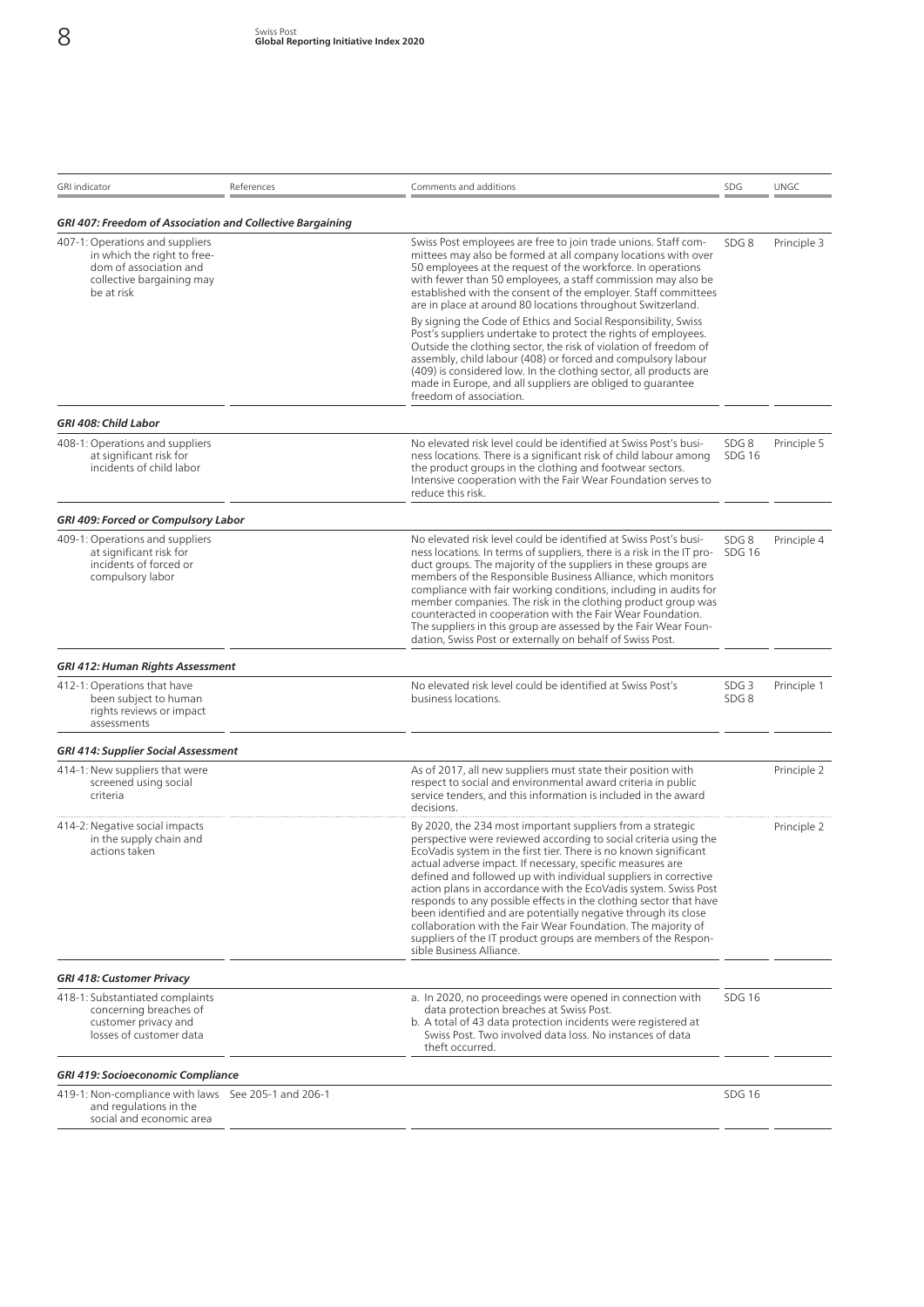## **Publication details and contact**

#### **Published by**

Swiss Post Ltd Wankdorfallee 4 P.O. Box 3030 Bern Switzerland

Tel. +41 58 338 11 11 Media relations +41 58 338 13 07 [www.swisspost.ch](http://www.post.ch/verantwortung)/responsibility

For any questions on the Global Reporting Initiative Index: [responsibility@swisspost.ch](mailto:verantwortung%40post.ch?subject=)